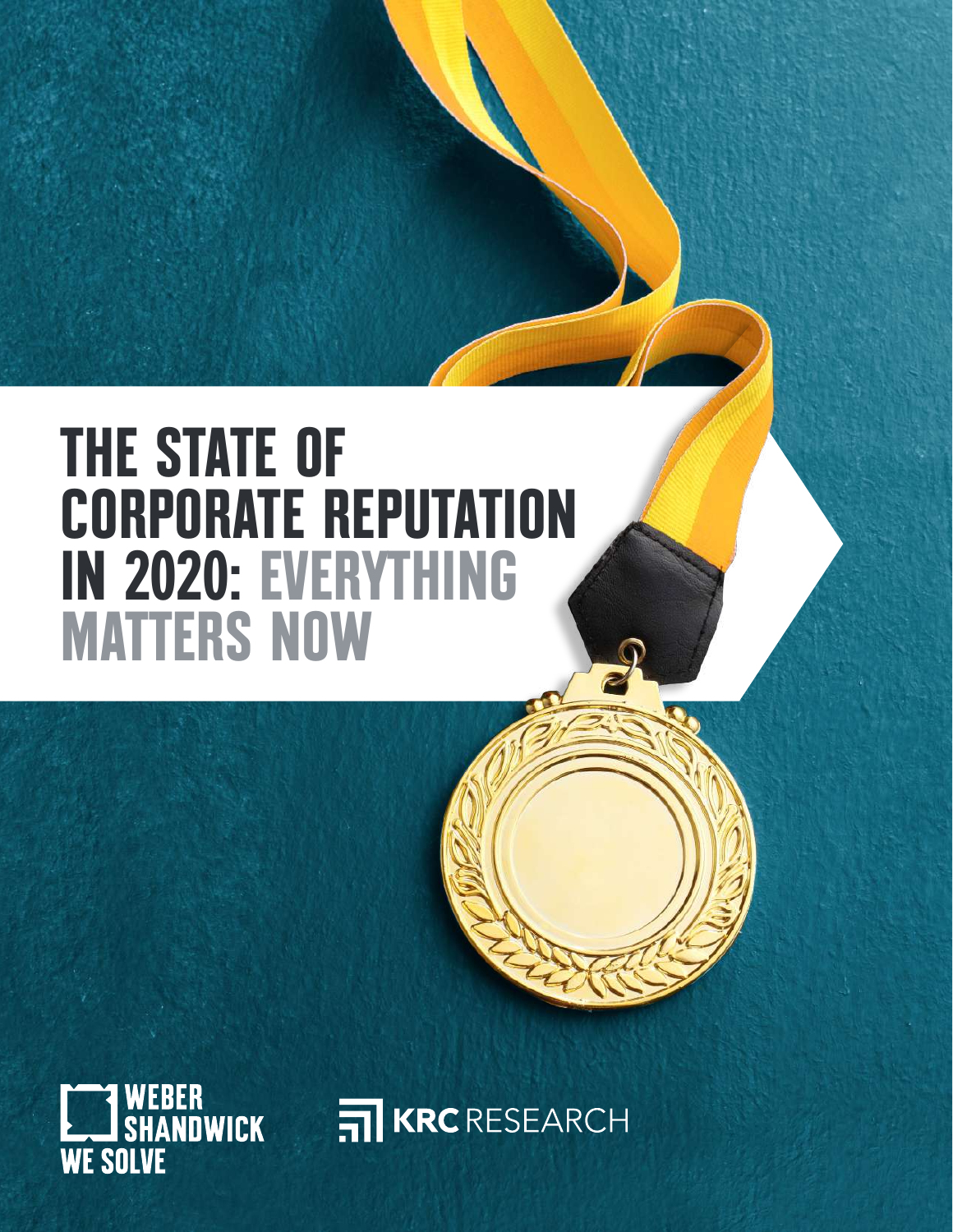# **INTRODUCTION**

As global business markets head into a new and undoubtedly pivotal decade, business leaders must be prepared for the unpredictable and unknown. Reputational opportunities and threats lie in wait everywhere, internally and externally. The spotlight is more unforgiving as consumers shun companies when they lose trust in them or disagree with them about social issues. [Reputation Institute](https://www.reputationinstitute.com/global-reptrak-100) has deemed this period of time "reputation judgement day," an era in which companies are "scrutinised on all aspects of their company – ethics, leadership, values and beyond." The year 2020 marks not just the start of a new decade, but a year in which business leaders all over the globe will need to hone their 20/20 visual acuity and raise their antennae to scan the reputational landscape on a 360-degree basis.

Take for instance the recent trend of companies stepping outside their traditional parameters and lending their voices to political and social issues, even when these issues did not strongly relate to their core business. Companies are now expected to not only deliver on financial performance, but also to make a positive contribution to society. CEO tenure has also been shifting as we approach the next decade – [August 2019](http://www.challengergray.com/press/press-releases/2019-september-ceo-turnover-report-highest-ytd-quarterly-totals-record) saw the highest monthly CEO turnover on record. This turnover has been attributed in the media to aging CEOs, economic uncertainty and declining tolerance by boards of directors. Imminently, Millennials will be the next generation of leadership, and their views on company values, societal issues and investment decisions will surely change how corporate reputations are shaped and communicated.

It is in the context of these unprecedented changing times that Weber Shandwick took stock of the reputation of business. Our study, *The State of Corporate Reputation in 2020: Everything Matters Now,* was conducted in partnership with KRC Research and surveyed executives from 22 markets around the world. The study examines what drives reputation, why it is important to be highly regarded and the benefits that come with having a strong reputation.

A primary finding from the research is that reputation today is omnidriven. That is, a company's portfolio of reputation drivers is no longer dependent on solely a few select factors. Everything matters today, from quality of employees, to quality of products, to financial performance, to corporate culture, to community. The list goes on. In an environment where business leaders are being caught off guard by dangers that seemingly lie in plain sight, companies must ensure they are hyperalert to all factors when working to build and safeguard their reputations.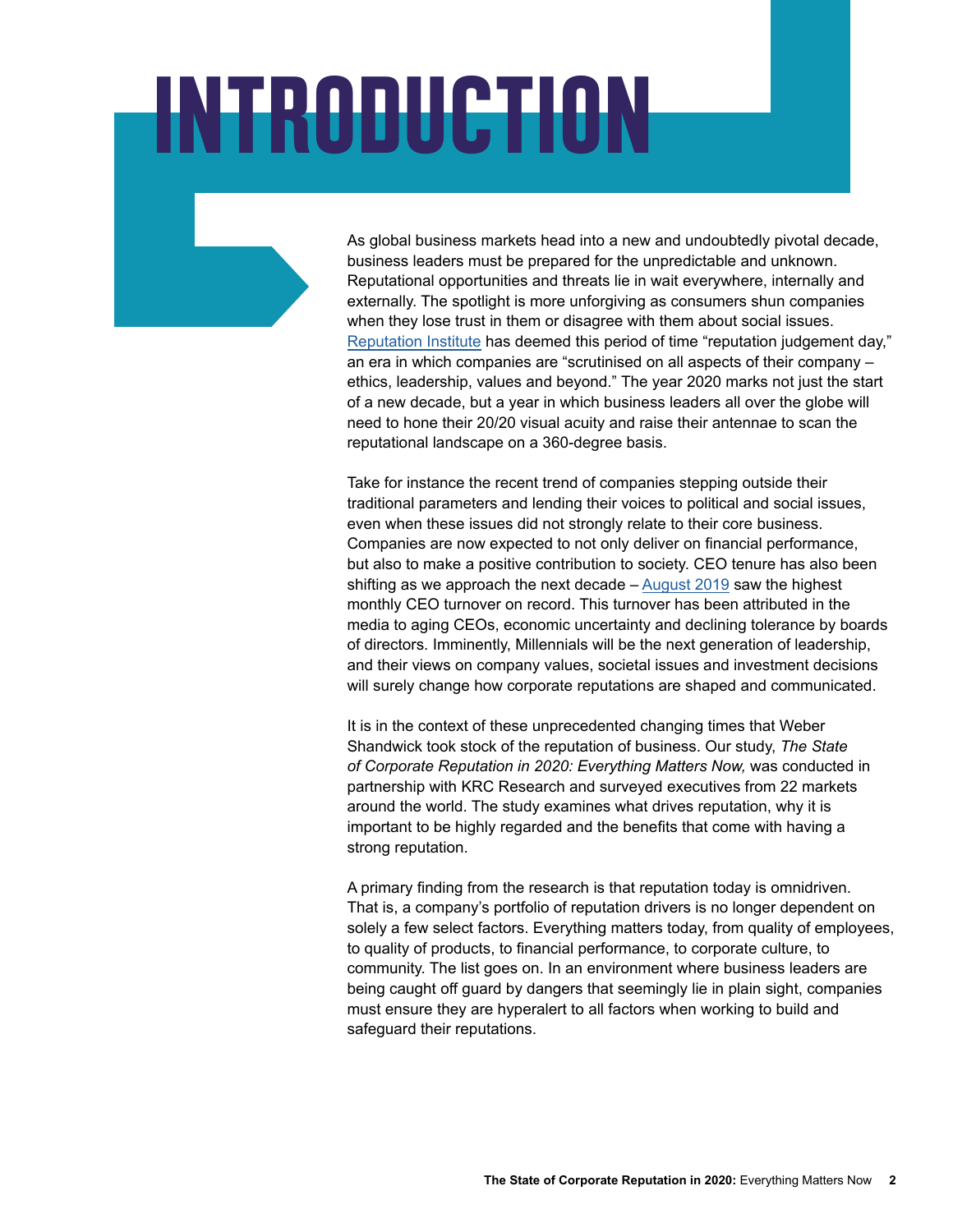This report is presented in three parts:

**A SNAPSHOT OF CORPORATE REPUTATION TODAY** looks at the reported strength of company and CEO reputations around the world.

#### **II. WHAT DRIVES REPUTATION & WHY REPUTATION MATTERS** focuses on

what influences company reputation, the benefits yielded by having a strong reputation and the impact of reputation on market value.

- 1. Reputation Is Omnidriven It's Impacted from All Sides
- 2. Reputation Is Influenced by the Communication of Values
- 3. Reputation Is on the Board's Agenda
- 4. Reputation Provides Companies Tangible Benefits
- 5. Reputation Has a Sizable Impact on Market Value

#### **III. THE 76 PERCENTERS: INSIGHTS FOR BUILDING REPUTATION FOR GREATER MARKET VALUE** explores a segment of executives who report their

company's reputation contributes most substantially to market value and provides guidance based on how these organisations focus on reputation compared to the average global executive.

- 1. Every Driver of Reputation Is Magnified
- 2. Measurement of Reputation Is Key
- 3. Marketing and Communications Are Critical Drivers of Reputation
- 4. Reputation Is Strategically Communicated to Critical Stakeholders
- 5. Senior Leadership Is Highly Visible

Additional topics are covered by the reputation survey, including culture, CEO and employee activism, and crisis. These findings will be released in upcoming reports.

#### **GAIL HEIMANN PRESIDENT AND CEO WEBER SHANDWICK**

**" It has been widely accepted that reputation makes a meaningful contribution to business success. Our study quantifies the remarkably high value assigned to reputation today and shows how it takes a fierce level of attention to an unprecedented suite of reputation drivers – nearly two dozen deemed significant – to remain highly right value assights to reputation today and how it takes a fierce level of attention to an unprecede reputation drivers – nearly two dozen deemed significationly regarded and prevent reputation erosion.**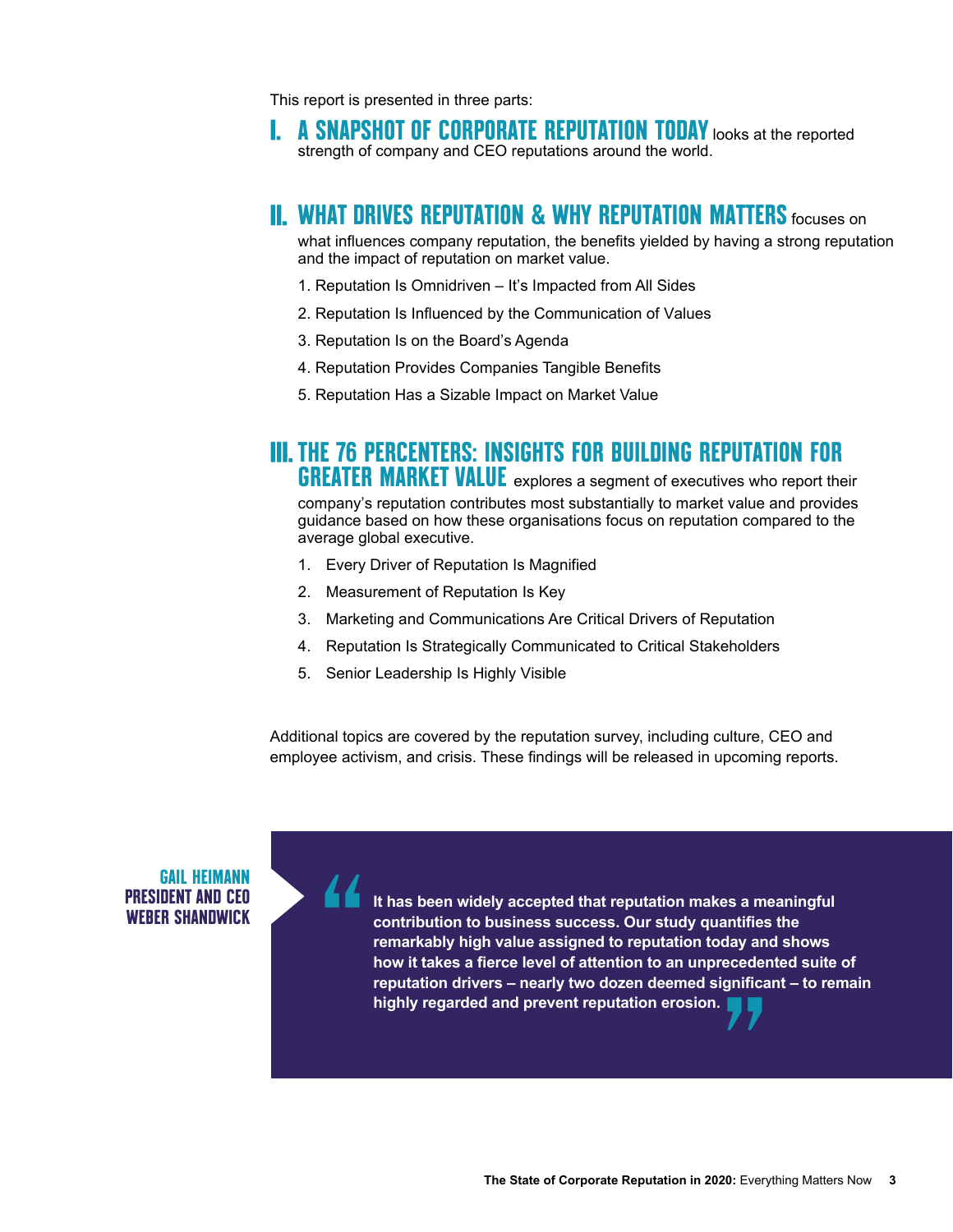# **WHAT WE DID**

Weber Shandwick, in partnership with KRC Research, conducted an online survey among 2,227 executives worldwide. We surveyed approximately 100 executives in each of the following markets:



Respondents are in mid- to high-level positions at companies with at least \$500 million in revenue in developed markets and \$250 million in less developed markets. Executives represent a variety of industries.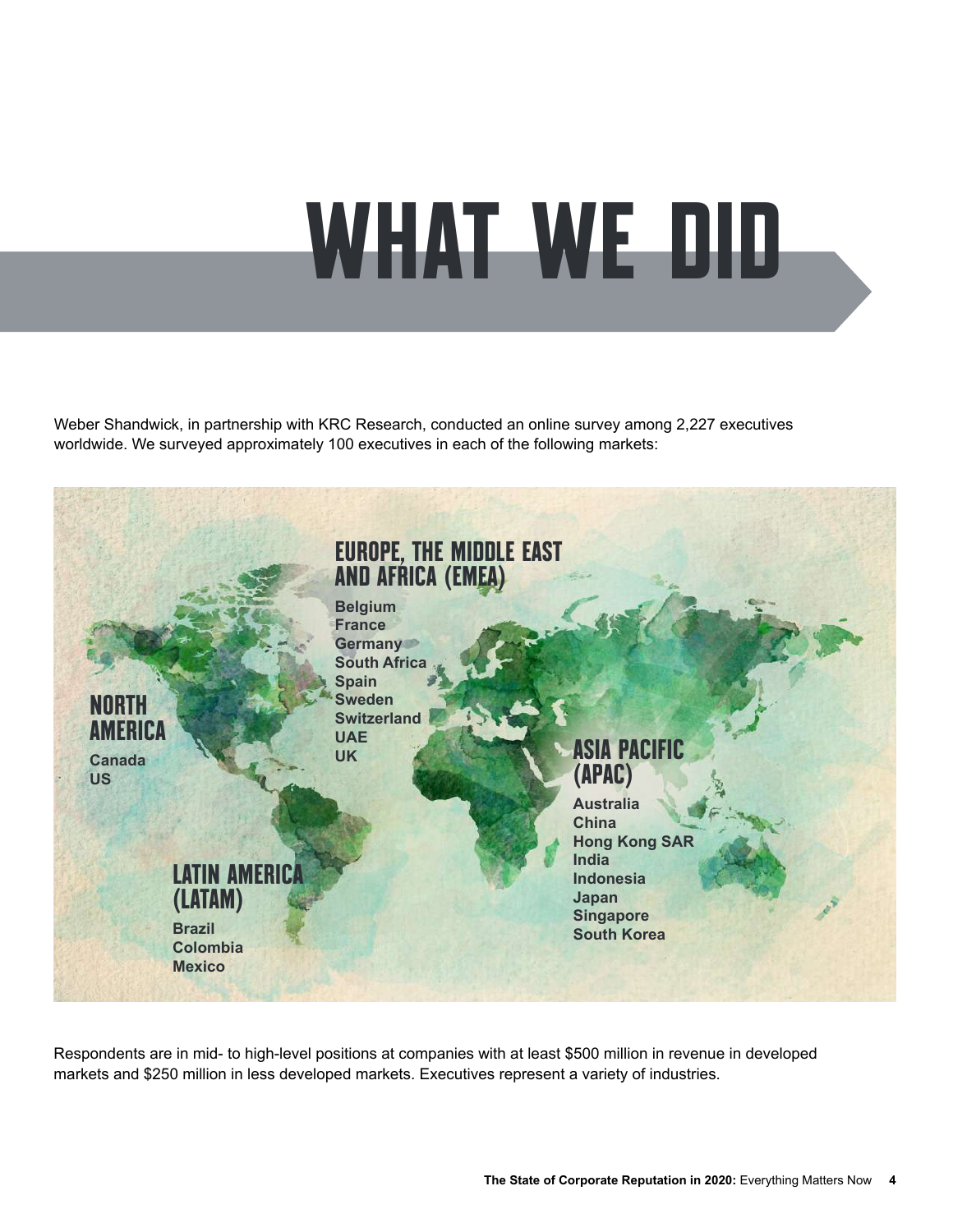# **I. A SNAPSHOT OF CORPORATE REPUTATION TODAY**

From a reputational standpoint, business is starting the new decade strong. Reputations of both companies and their top leaders are decidedly solid. The vast majority of global executives (87%) say that their company reputation is strong, with 45% reporting a very strong reputation. Only 3% report that the company's reputation is somewhat or very weak. The reputation of business leaders scores similarly well. Eight in 10 global executives (82%) believe their chief executives have a strong reputation. More than one-third (38%) say the reputation of their company's top leader is very strong.



**STRENGTH OF COMPANY AND CEO REPUTATIONS**

Reputation is also strong across the world. At least three-quarters of executives in all markets in the survey report that their company's reputation is very or somewhat strong. Those with the strongest reported reputations are in Spain, China and India, where a staggering 98% of executives in each of those markets say the reputation of their company is very or somewhat strong.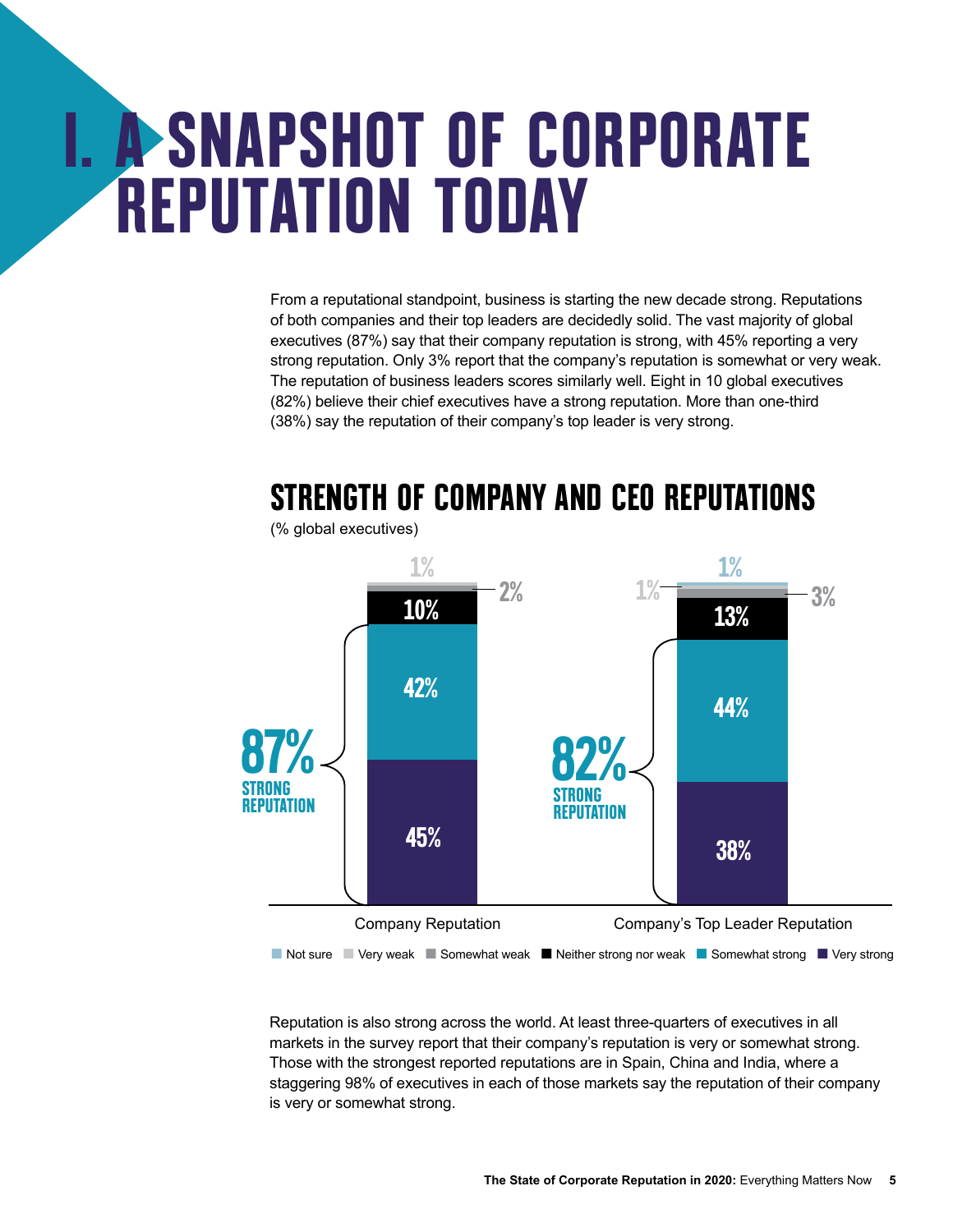

Reputation is strong across industries. Executives in telecommunications, IT, technology are most likely to say their company reputation is very or somewhat strong (92%), followed by those in consumer goods (91%), and energy, natural resources (90%). Executives in government, the public sector, social services and retail are least likely to say their company reputation

## **STRONG OVERALL COMPANY REPUTATION**

(% very/somewhat strong)

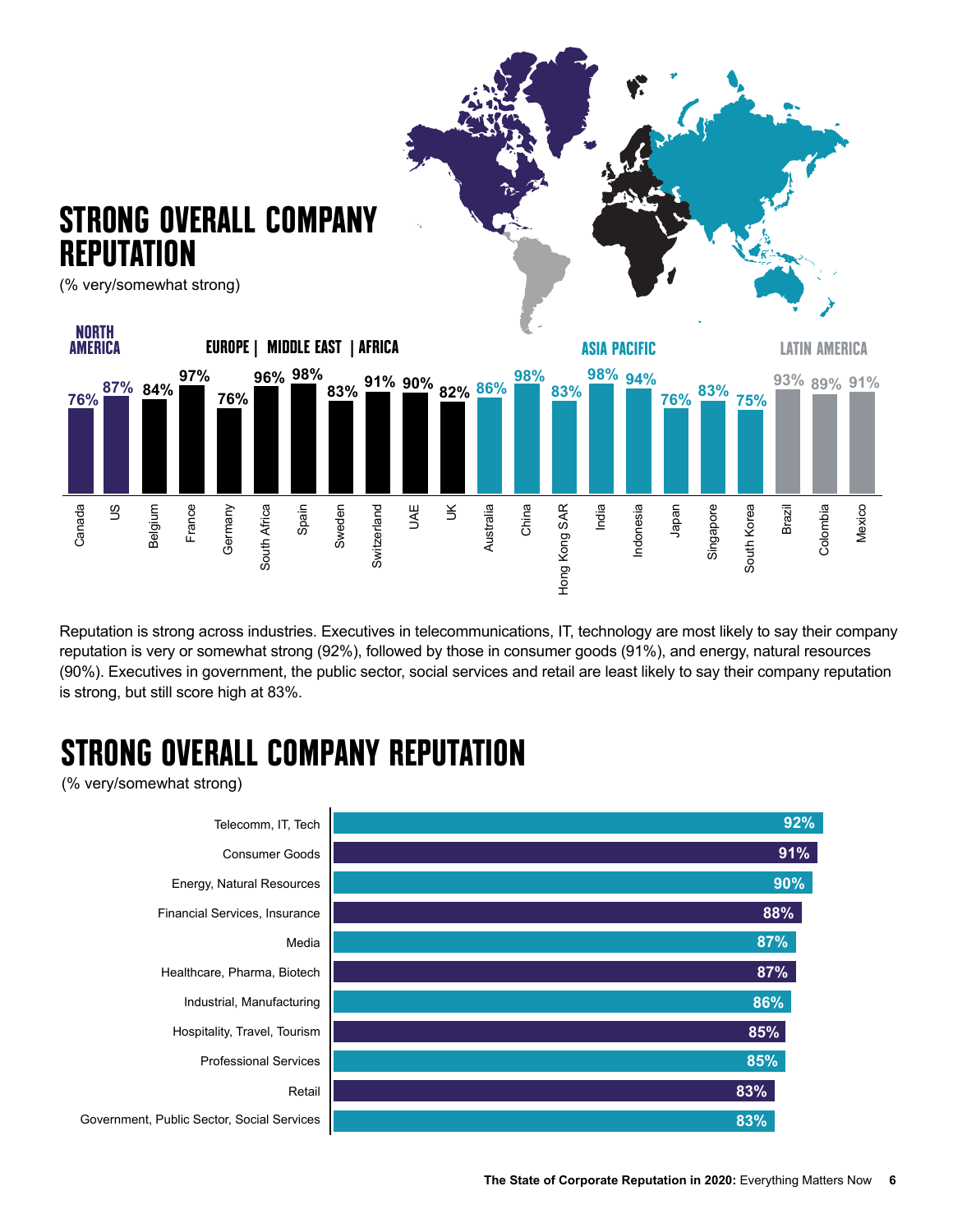# **II. WHAT DRIVES REPUTATION & WHY REPUTATION MATTERS**



### **REPUTATION IS OMNIDRIVEN — IT'S IMPACTED FROM ALL SIDES**

A key finding of the research is that the success of corporate reputation is no longer dependent on a few select drivers. On the contrary, a company's reputation is similarly influenced by a multitude of factors. When asked to rate how much 23 different elements contribute to reputation on a 1–10 scale where 10 means "contributes a great deal," global executives assign high scores (8–10) to each.

Quality of products or services and quality of employees top the list – 63% of global executives rate these drivers 8–10 – but the items that follow trail by very few percentage points. All 23 drivers are rated highly by at least half of the global executives in the study. This lack of distinction suggests that companies can no longer solely focus on and prioritise just a few key drivers of reputation. Everything matters to reputation today. Reputation's day of judgement has certainly arrived in full force.

## **FACTORS THAT CONTRIBUTE TO COMPANY REPUTATION**

(% global executives rate 8–10 on 10-point scale) Quality of products or services Quality of employees Quality of customer service Safety of products or services Respect for customer or employee privacy Product or service innovation Industry leadership Financial performance Value for the cost or price of products or services Ethics and values Technological advancement Corporate culture Corporate purpose Quality of CEO or chair Training and support for employees Marketing and communications Quality of senior leadership other than CEO or chair Diversity and inclusion of the workplace Community relations Governance Environmental responsibility Global presence Philanthropy or charity support **61% 60% 60% 59% 59% 59% 58% 58% 57% 57% 57% 56% 56% 55% 55% 54% 54% 53% 51% 50% 48%**

**63% 63%**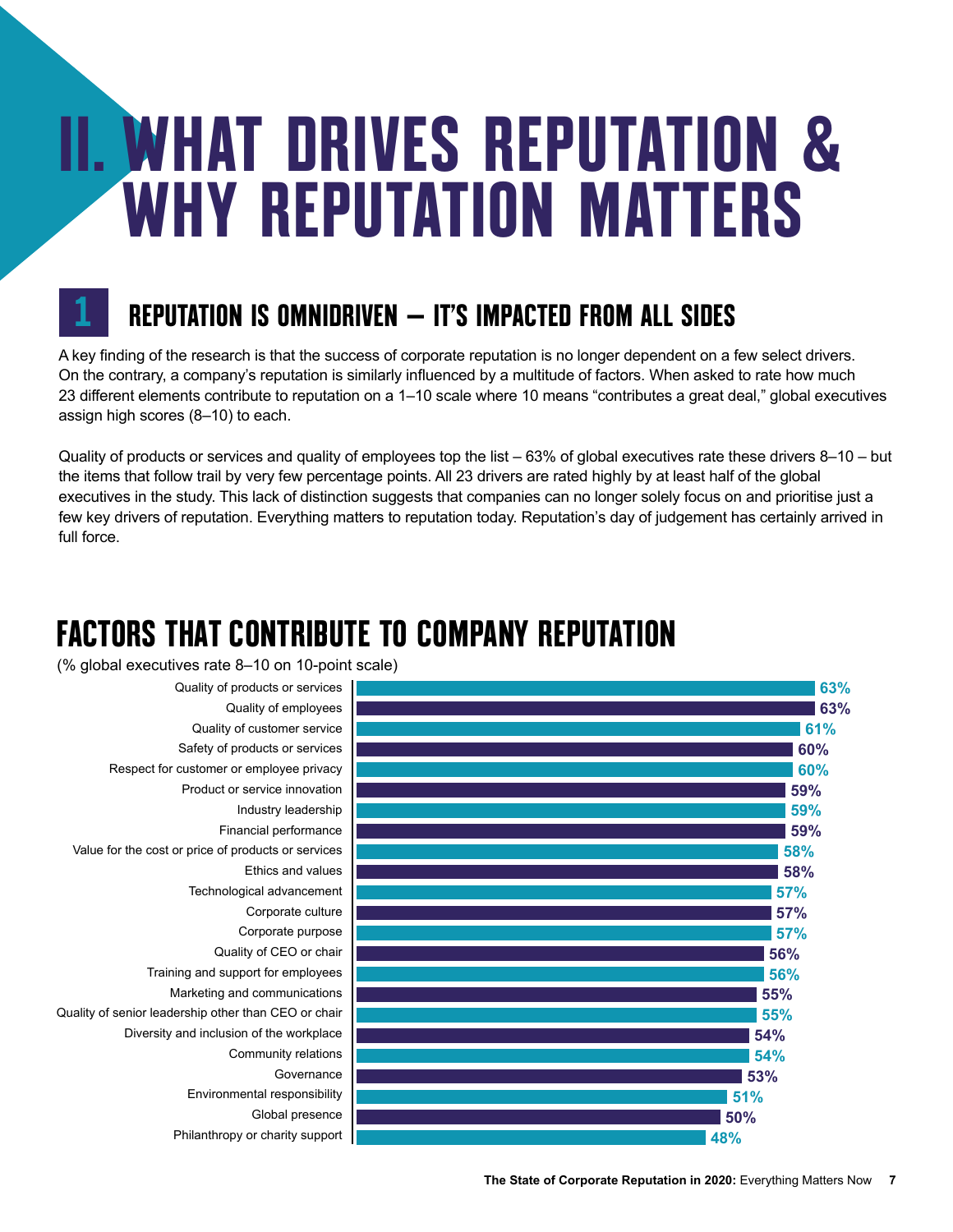**LESLIE GAINES-ROSS CHIEF REPUTATION STRATEGIST-IN-RESIDENCE WEBER SHANDWICK**

**The discipline of corporate reputation is on solid ground as we head into the next decade. Our research shows that reputation is a competitive asset in a world marked by uncertainty, intractable business challenges, lightning-fast digital transformation and brutal talent wars. Strategically cultivating and maintaining a strong reputation, both internally and externally, has to be a top priority for all business leaders today. " a**<br>ally cu<br>and ext<br>and ext<br>and and and and an

Similarly, there is little distinction between the impact of marketing and communications factors on company reputation. As is the case with general reputation drivers, companies need to focus on all marketing and communications elements. Nearly six in 10 global executives (58%) rate a company's response to crises and issues and the company's ability to communicate and deliver upon its mission, vision and values 8–10 on a 10-point scale, but other items follow closely. Leadership participation at events and social media presence fall to the bottom of the list, but are still important. Half of global executives (51%) say the participation of leaders at forums, conferences or industry events and the company leaders' presence on the company website and social media contribute a lot to reputation.

#### **MARKETING AND COMMUNICATIONS FACTORS THAT CONTRIBUTE TO COMPANY REPUTATION**

(% global executives rate 8-10 on 10-point scale)



As important as the insight is that reputation is increasingly omnidriven, so is the potential reason for this sea-change shift: most reputational crises are self-inflicted. Among the global executives who report that their firms experienced a crisis in the past two to three years that impacted their reputations, a staggering 76% claim that the crisis was preventable. Perhaps this high level of risk prompts executives to be hyperalert to the multitude of reputation drivers.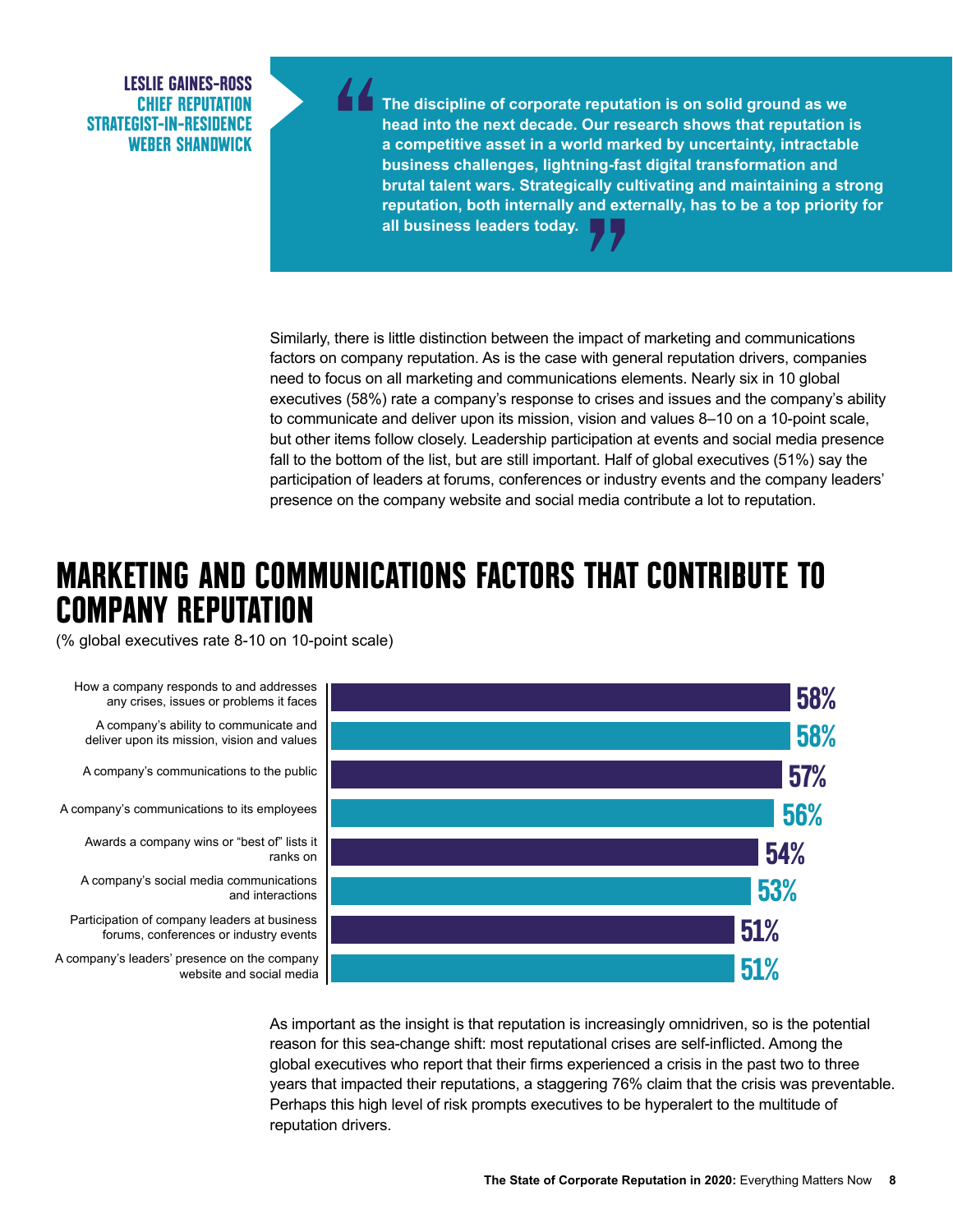When it comes to specific stakeholders, all perceptions matter, though some to a greater degree than others. Nearly nine in 10 global executives (87%) say customer perceptions are important to their company's reputation, closely followed by those of investors (86% of global executives at publicly held companies) and employees (83%). Less influential on company reputation are people on social media (68%) and nonprofits, advocacy groups or non-governmental organisations (66%). These findings echo the recent "stakeholder primacy" position of the Business Roundtable's redefinition of corporate purpose. Again, just about everyone matters to reputation today.

### **IMPORTANCE OF STAKEHOLDER PERCEPTIONS TO COMPANY REPUTATION**

(% very/somewhat important)

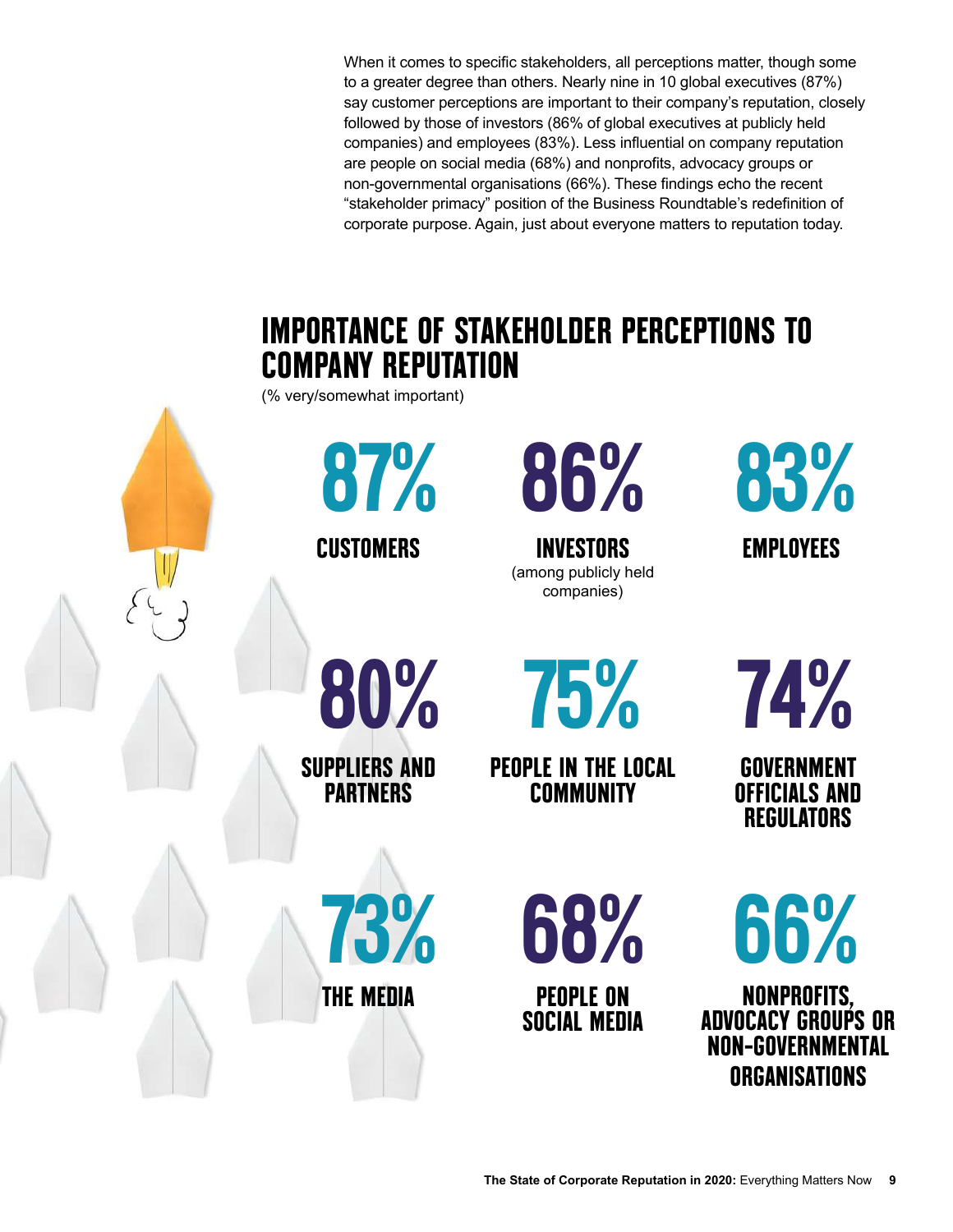

#### **REPUTATION IS INFLUENCED BY THE COMMUNICATION OF VALUES 2**

Communicating corporate values is critical today. As evidenced in the section above, a company's ability to communicate and deliver upon its mission, vision and values is a top driver of reputation. Additionally, eight in 10 global executives (79%) say it is important for the CEO to communicate the organisation's values in order to be highly regarded.

The importance of the CEO communicating the organisation's values differs somewhat by industry. It is considered most important among executives in government, the public sector, social services (85%), professional services (85%) and retail (85%).

#### **IMPORTANT FOR CEO TO COMMUNICATE THE ORGANISATION'S VALUES FOR A COMPANY TO BE HIGHLY REGARDED**

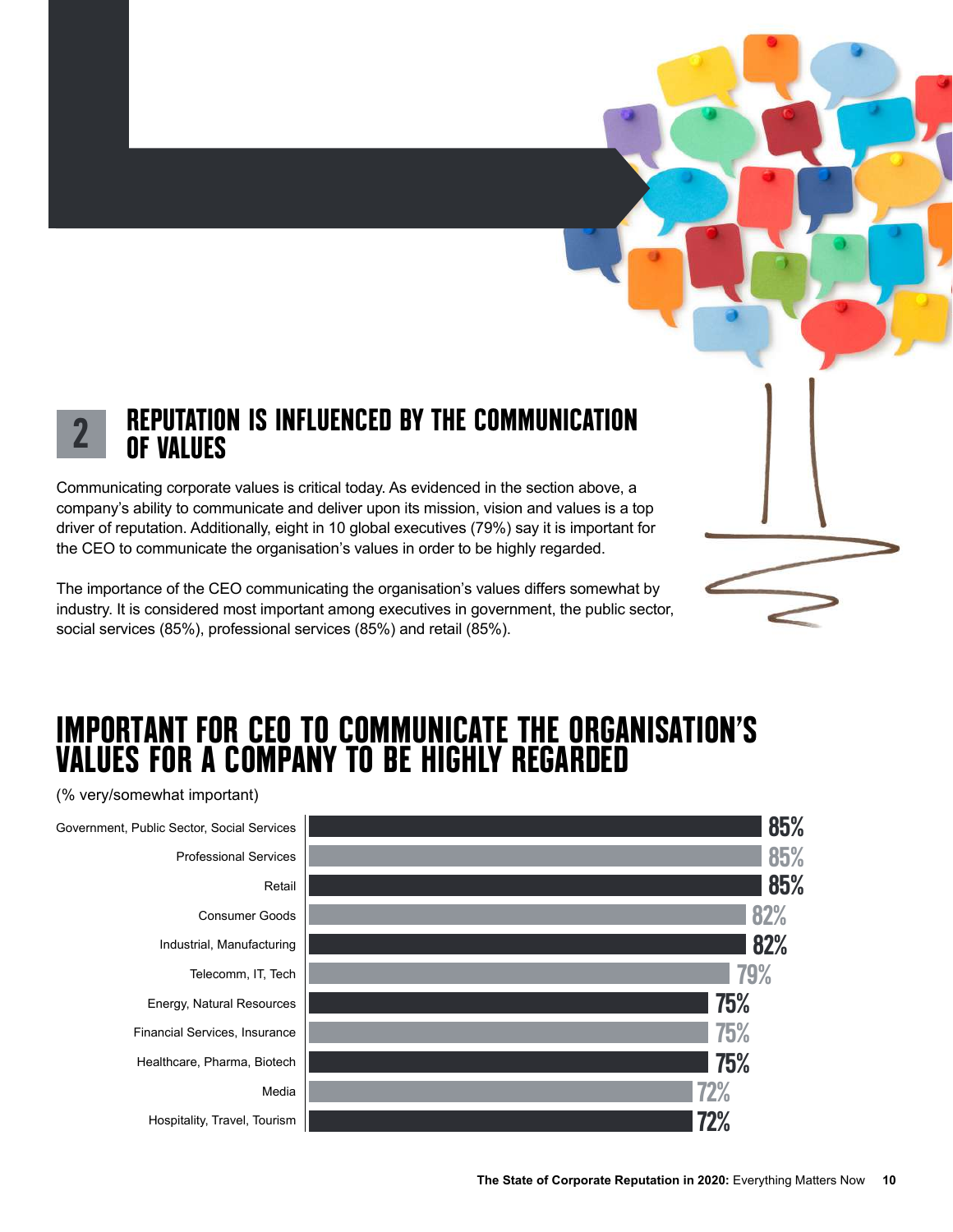

#### **REPUTATION IS ON THE BOARD'S AGENDA**

Corporate reputation is on the radar of company leadership at the very top. Nine in 10 executives (91%) say their company's reputation is important to their board of directors, with about half (52%) reporting it to be very important to the board.

Executives are in agreement regardless of their size in terms of revenue. Those companies where reputation is especially important to the board are public companies and those with a multinational focus. Underscoring the value of reputation, boards of companies that have recently experienced a reputation crisis within the past two to three years are even more focused on reputation. Undoubtedly they know from first-hand experience the significance of reputation loss.

#### **IMPORTANCE OF COMPANY REPUTATION TO THE BOARD OF DIRECTORS**



(% very/somewhat important)

 $\blacktriangleright$  Significantly higher than comparative subgroup(s)

Reputation is important to the governing board in all industries. More than nine in 10 executives in six industries say reputation is important to their board: consumer goods at 95%, telecommunications, IT, technology (93%), energy, natural resources (93%) retail (93%), and media and industrial, manufacturing both at 92%.

**MICHO SPRING CHAIR GLOBAL CORPORATE PRACTICE WEBER SHANDWICK**

**" A company's reputation matters to more stakeholders than ever before. This research demonstrates that executives firmly believe that reputation matters to board members. Board members are clearly perceived as proactive partners in reputation management today. After all, boards of directors have oversight responsibility for mitigating reputation matters to board members. Board members**<br>perceived as proactive partners in reputation man<br>all, boards of directors have oversight responsibil<br>reputation risk and driving business value.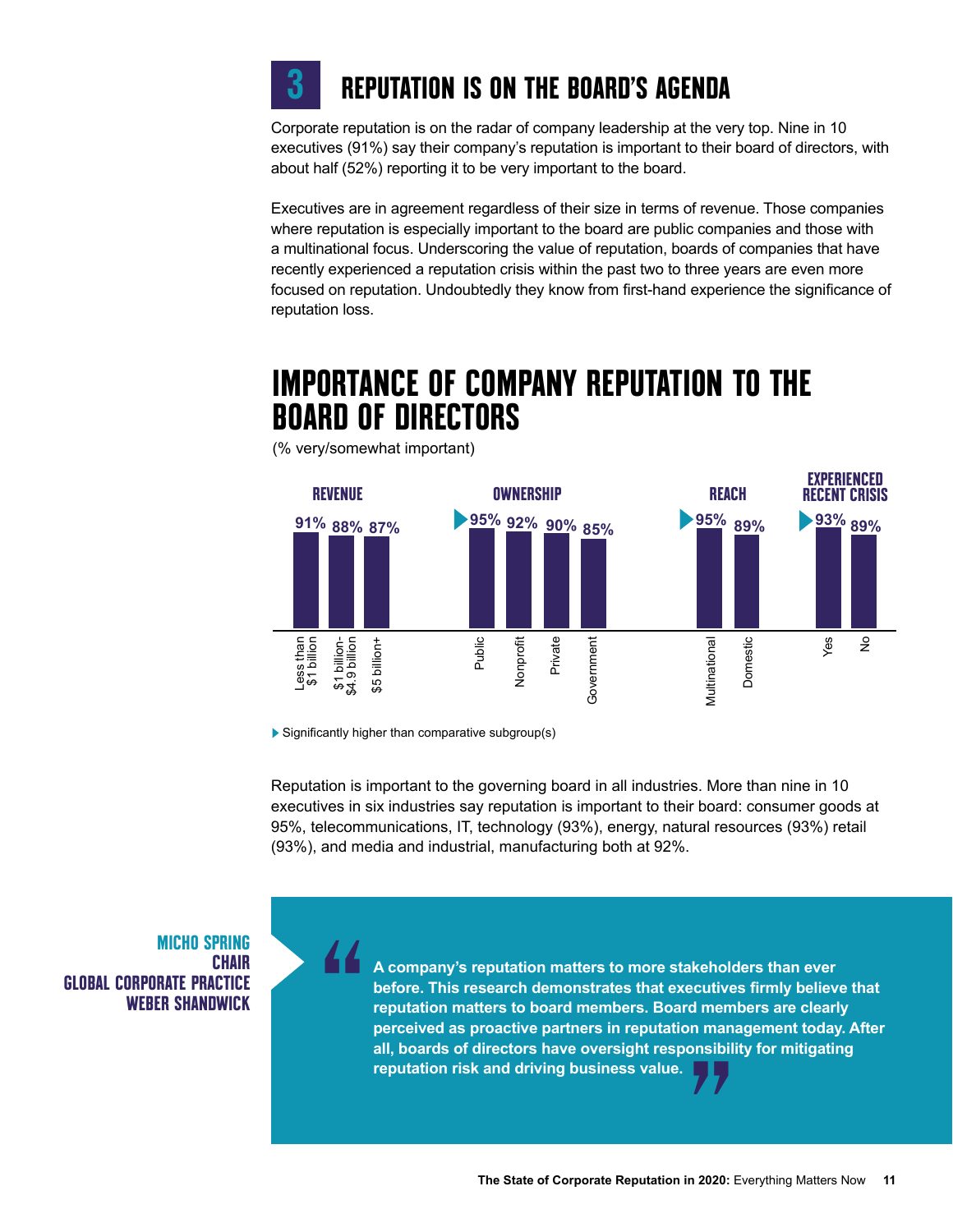### **REPUTATION PROVIDES COMPANIES TANGIBLE BENEFITS**

Executives see numerous benefits to companies with strong reputations. When asked to select the top three benefits to a company with a strong reputation, customer or client loyalty, competitive advantage and better relationships with suppliers and partners top the list. Impact on the talent pool rounds out the top five, with attracting high-quality talent (#4) and retaining employees (#5).

#### **ADVANTAGES TO COMPANIES WITH STRONG REPUTATIONS**

(rank among global executives)

**4**

- **#1 CUSTOMER OR CLIENT LOYALTY**
- **#2 COMPETITIVE ADVANTAGE**
- **#3 BETTER RELATIONSHIPS WITH SUPPLIERS AND PARTNERS**
- **#4 ATTRACTION OF HIGH-QUALITY TALENT**
- **#5 EMPLOYEE RETENTION**
- **#6 NEW MARKET OPPORTUNITIES**
- **#7 HIGHER STOCK PRICE**
- **#8 CRISIS RESILIENCE AND RISK MINIMISATION**
- **#9 GREATER SUPPORT FROM POLICYMAKERS AND REGULATORS**
- **#10 ABILITY TO CHARGE PREMIUM PRICES**
- (tie) **MORE FAVOURABLE MEDIA COVERAGE**
- **#12 LESS SHAREHOLDER ACTIVISM**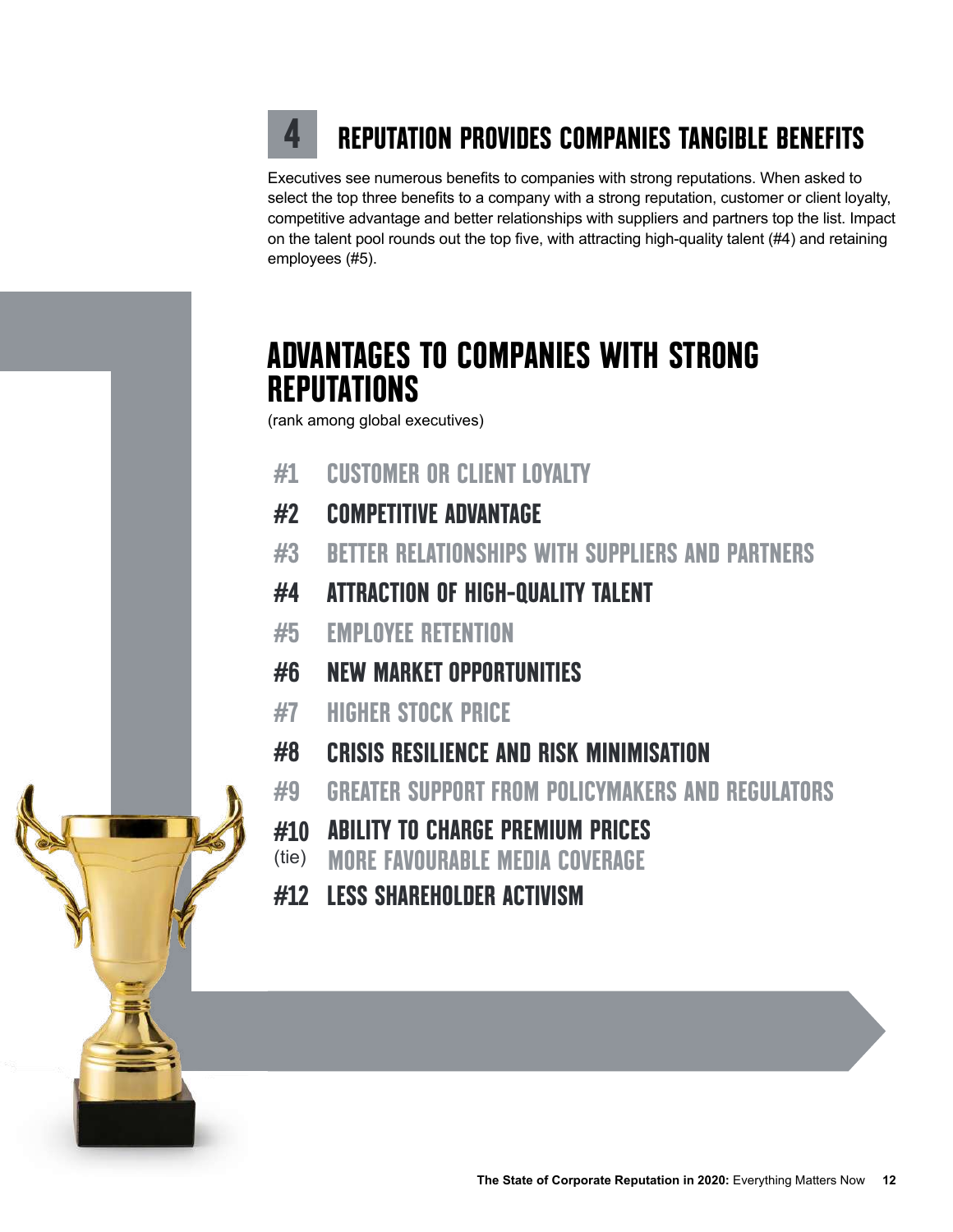

#### **REPUTATION HAS A SIZABLE IMPACT ON MARKET VALUE**

Corporate reputation is an invaluable asset with appreciable impact on a company's bottom line. On average, global executives attribute 63% of their company's market value to their company's overall reputation.

Contribution to market value varies by market. Executives in all but the UK and Hong Kong SAR estimate that their company reputations contribute to more than half of their market value. Those who think reputation makes the greatest contribution are executives in Brazil (76%) and Mexico (75%).



**% MARKET VALUE ATTRIBUTED TO COMPANY REPUTATION**

(by market)



There is a segment of global executives that experiences a very positive financial result from strong reputation. One-third of global executives (33%) report that more than three-quarters of their market value – 76% or more – is attributed to their company's reputation. This group of "The 76 Percenters" represents the companies that are leveraging reputations for maximum financial returns and are the focus of the next section of this report.

#### **% MARKET VALUE ATTRIBUTED TO COMPANY REPUTATION**

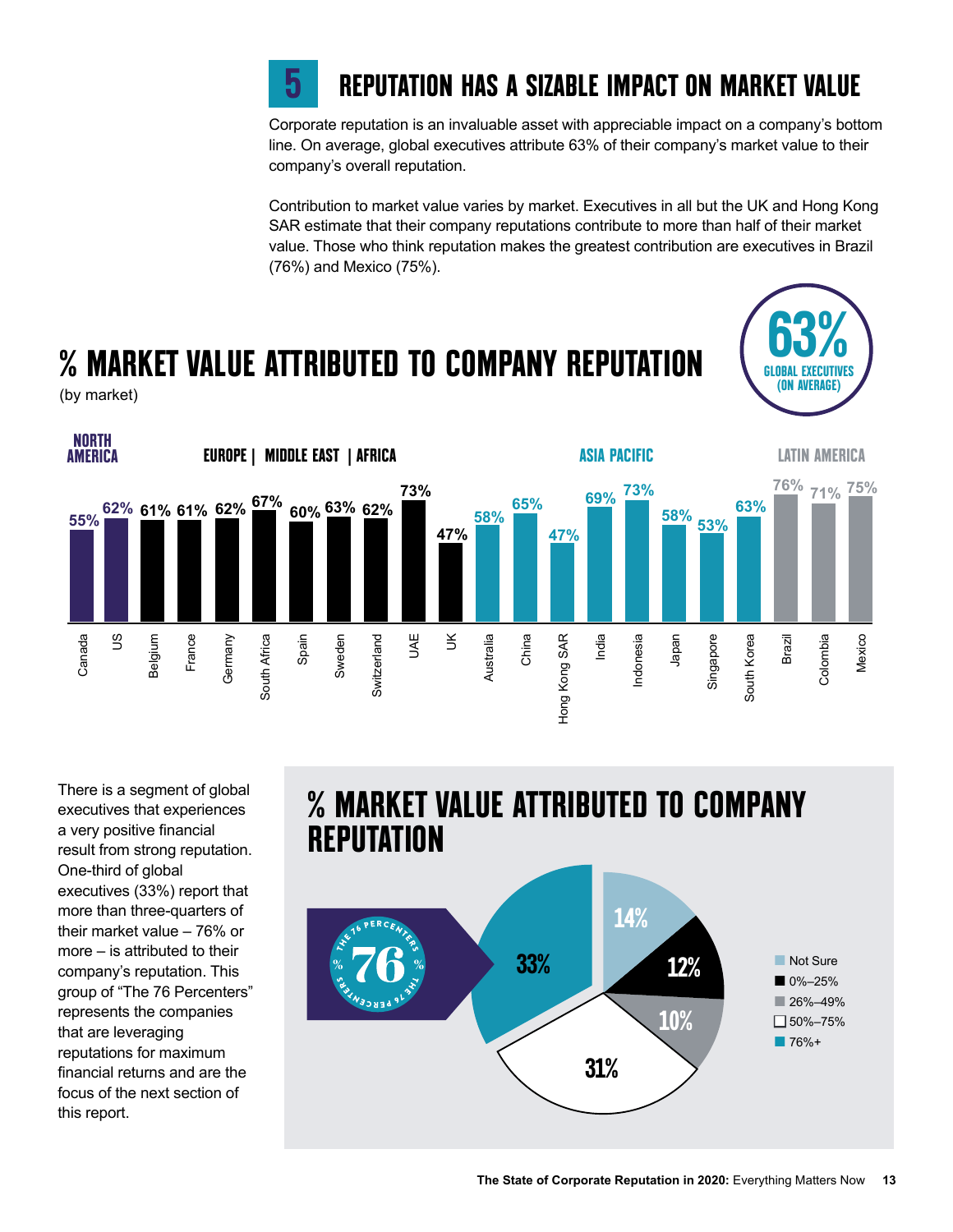# **III. THE 76 PERCENTERS: INSIGHTS FOR BUILDING REPUTATION FOR GREATER MARKET VALUE**



As mentioned above, the 76 Percenters is a segment that reports more than three-quarters of its company's market value is attributed to its reputation. The 76 Percenters are similar to the average global executive demographically (revenue, industry and company customers, whether they be consumers or other businesses), but they differ on one important characteristic: They leverage their strong reputations to maximise their company market values.

The 76 Percenters are the pinnacle of strong reputation. The more an executive attributes market value to reputation, the more likely they are to work for a company with a strong company reputation. More than nine in 10 76 Percenters (94%) see their company as having a very or somewhat strong reputation, compared to 88% of global executives. Nearly the same percentage (93%) say their company leader has a strong reputation (compared to 82% of global executives).

#### **COMPANY AND LEADER REPUTATION BY ESTIMATED CONTRIBUTION TO MARKET VALUE 94%**



Given their reputation excellence and the fact the 76 Percenters report their company's reputation yields the largest dividend, we analysed this segment to see how it differs from the average global executive. The link between reputation and market value is more than just perception. The 76 Percenters' actions toward reputation management are distinctly different than those of the average global executive. It is clear from their behaviours that their focus on their reputation pays off. The differences between the two groups provide the following insights for strengthening a corporate reputation to maximise its influence on market value.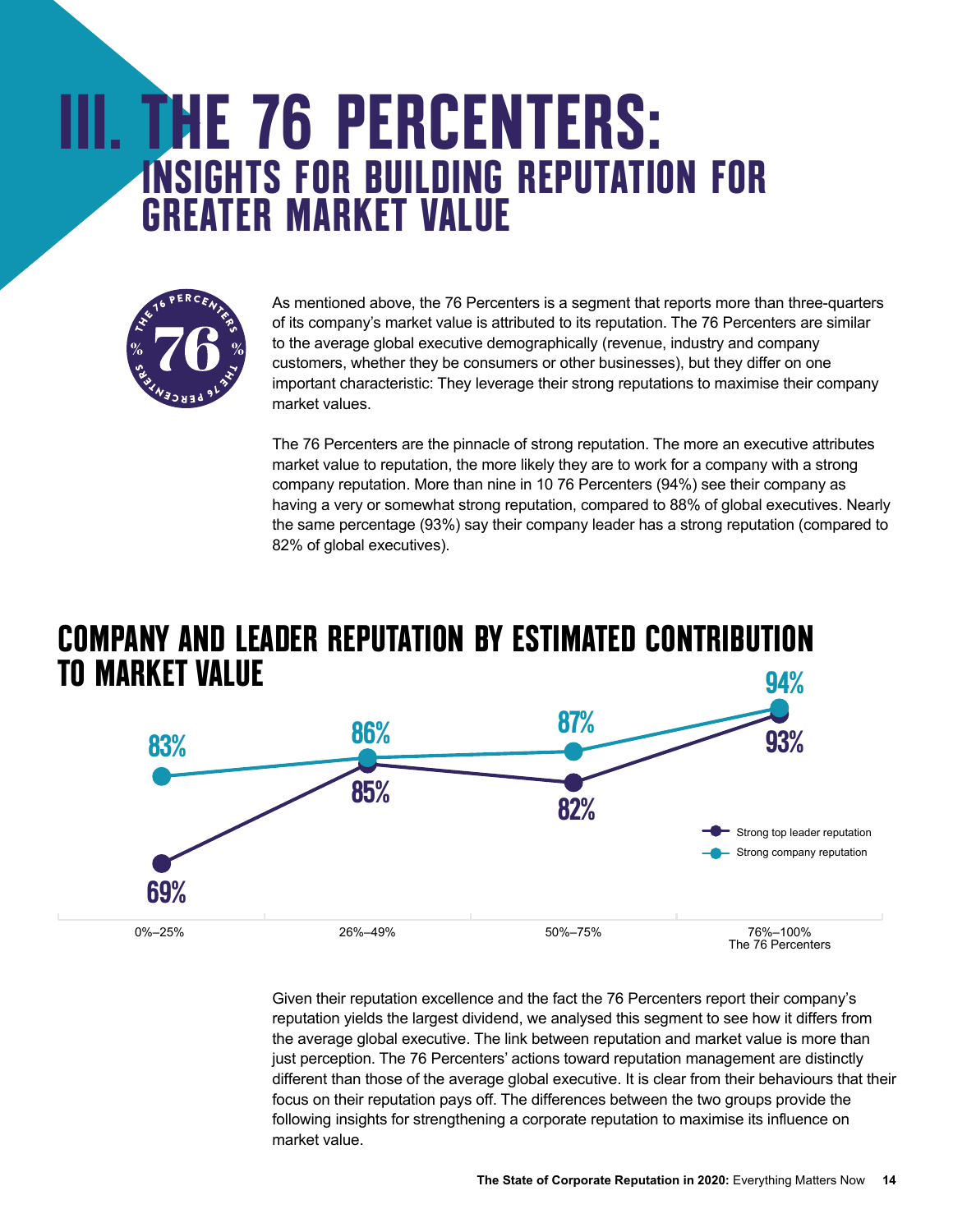

#### **EVERY DRIVER OF REPUTATION IS MAGNIFIED**

The 76 Percenters score higher than the average global executive on every one of the 23 reputation drivers, and they lead by at least 10 percentage points on nearly half the drivers. This segment is hyper-focused on building their reputations and does not overlook any drivers.

The drivers where the 76 Percenters differ most from the average global executive largely center on a company's values. The top differentiator setting the 76 Percenters apart is community relations. Also among those factors with the largest gap that are values-related are ethics and values, corporate culture, workplace diversity and inclusion, environmental responsibility, and philanthropy or charity support.

### **REPUTATION DRIVERS THAT MOST DIFFERENTIATE THE 76 PERCENTERS**

(% executives rate 8–10 on 10-point scale)

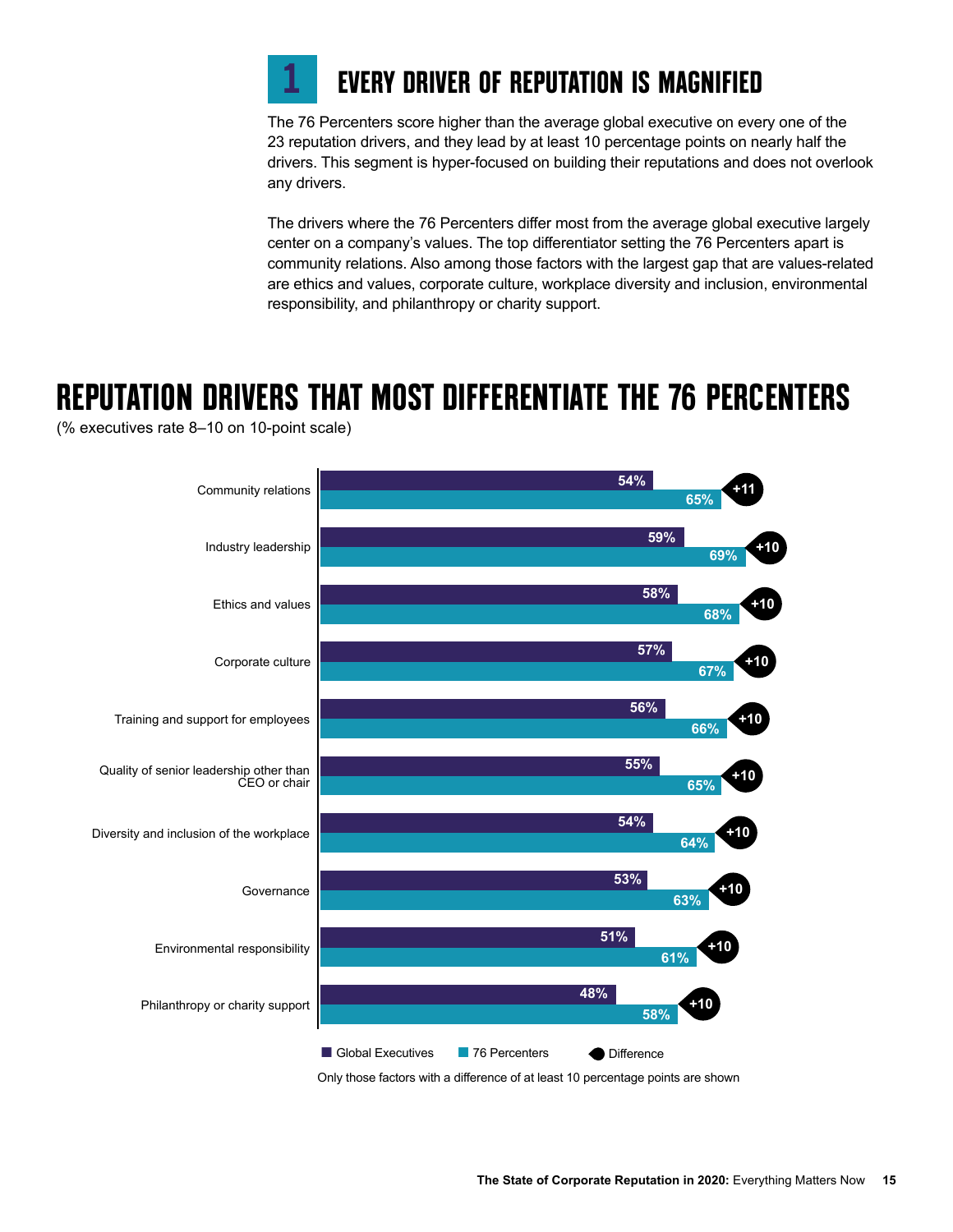#### **LEADERSHIP MEASURES/ MONITORS COMPANY'S REPUTATION**

**2**

(% executives)



### **MEASUREMENT OF REPUTATION IS KEY**

The 76 Percenters are more likely than the average executive to report that their senior leadership measures or monitors the company's reputation (83% vs. 71%). The 76 Percenters recognise the value of their reputation and ensure they maintain it by vigilantly assessing it.

To measure reputation, the 76 Percenters say that their company leadership primarily uses employee satisfaction or engagement, as well as sales or financial performance. Less important to reputation measurement are number of job applications and number of quality speaking engagement invitations to company leaders.

### **HOW CEO AND OTHER LEADERS MEASURE COMPANY REPUTATION**

(% 76 Percenters whose leadership measures or monitors reputation)

| Employee satisfaction or engagement                  | <b>47%</b> |
|------------------------------------------------------|------------|
| Sales or financial performance                       | 44%        |
| Stakeholder surveys                                  | 39%        |
| Online customer ratings and reviews                  | 38%        |
| Awards and rankings                                  | 38%        |
| New customer or client acquisitions                  | 37%        |
| Online employee ratings and reviews                  | 35%        |
| Personal judgment of CEO/<br>leadership team         | 33%        |
| Media coverage                                       | 33%        |
| Number of website visitors                           | <b>32%</b> |
| Social media or other Internet metrics               | <b>29%</b> |
| Government or state support                          | <b>27%</b> |
| Number of job applications                           | <b>25%</b> |
| Number of quality speaking invitations<br>to leaders | 23%        |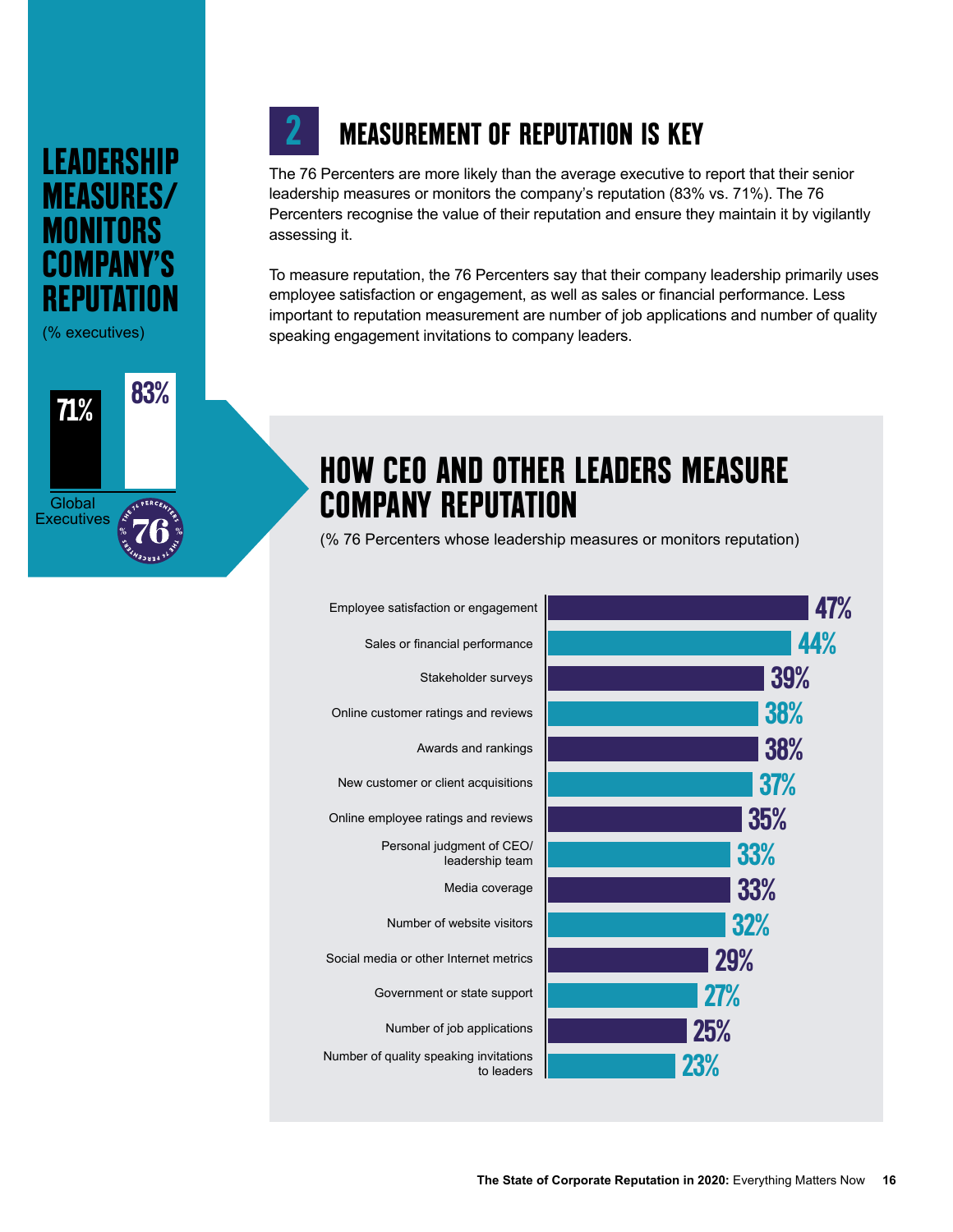

#### **MARKETING AND COMMUNICATIONS ARE CRITICAL DRIVERS OF REPUTATION**

The 76 Percenters are more likely than the average executive to rate marketing and communications as an important driver of their reputations (63% vs. 55%).

Especially important to the 76 Percenters, compared to the average global executive, are communications to the public and to employees, awards and "best of" rankings, social media communications, and leadership presence on the website and social media.

#### **MARKETING AND COMMUNICATIONS FACTORS THAT CONTRIBUTE TO COMPANY REPUTATION**

(% global executives rate 8–10 on 10-point scale)



## **4**

### **REPUTATION IS STRATEGICALLY COMMUNICATED TO CRITICAL STAKEHOLDERS**

The 76 Percenters are more likely than the average global executive to say that senior management has mentioned the company's reputation to employees in the past year (83% vs. 69%). Those 76 Percenters who work at publicly held companies are more likely than the average executive at a publicly held company to say the topic of reputation has come up during the company's earnings calls (74% vs. 57%). The 76 Percenters make key stakeholders, such as employees and investors, aware of the company's reputation.

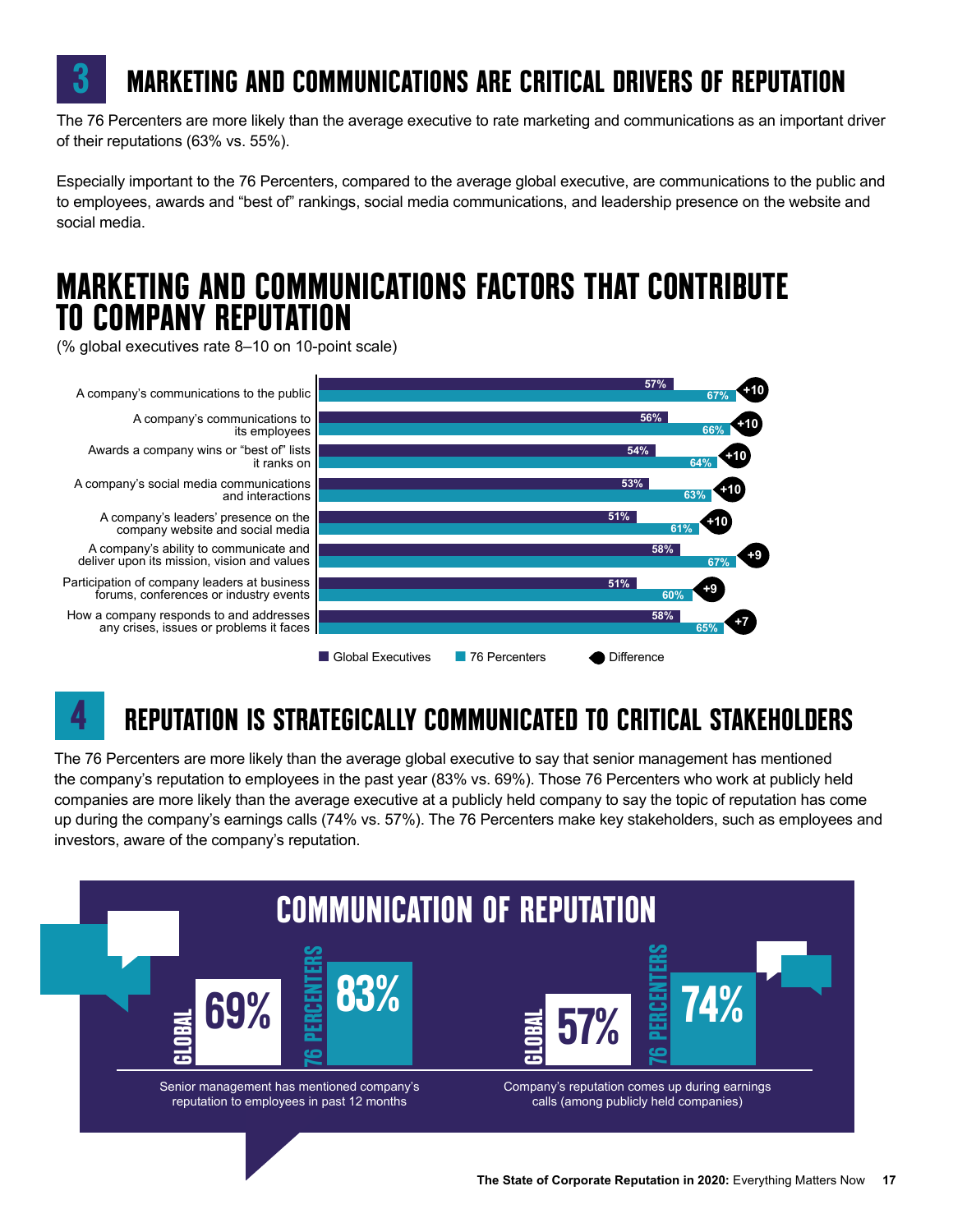

#### **SENIOR LEADERSHIP IS HIGHLY VISIBLE 5**

The 76 Percenters attribute a greater percentage of their company's reputation to the reputation of their top leader in comparison to the average global executives by a very wide margin (80% on average vs. 58%). With CEOs contributing more to company reputation at the 76 Percenter companies, it is no wonder that this segment sees a greater importance in leadership visibility. They are particularly more likely than average to say the CEO should have a social media presence (67% vs. 59%), be active in the local community (74% vs. 68%), and win awards or rank on "best of" lists (70% vs. 64%).

#### **IMPORTANCE OF LEADERSHIP VISIBILITY ACTIVITIES FOR A COMPANY TO BE HIGHLY REGARDED**

(% very/somewhat important)

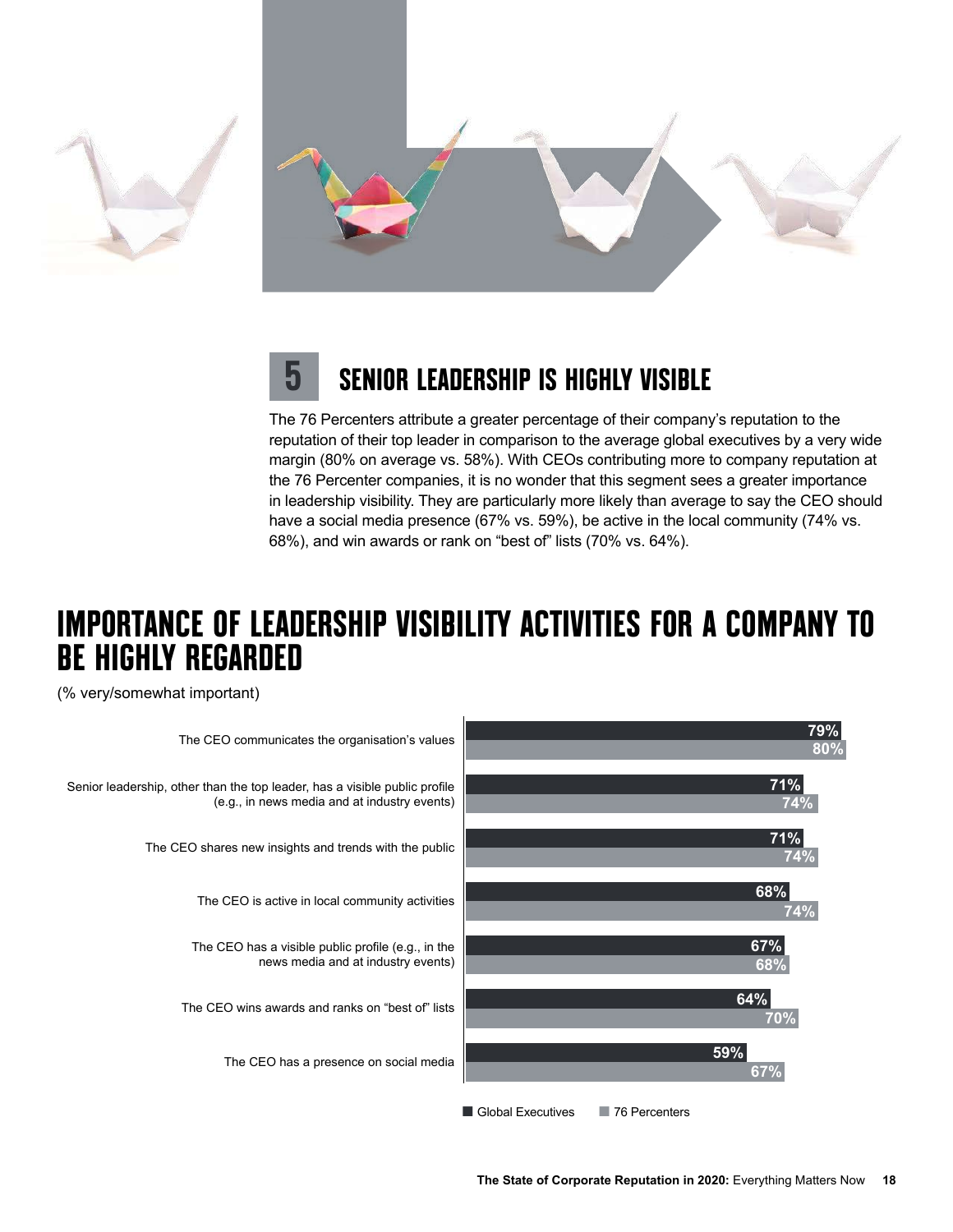

# **IN CONCLUSION**

*The State of Corporate Reputation in 2020: Everything Matters Now* shows that corporate reputations across the world are perceived as strong as we enter this new decade. Global executives are confident in the strengths of their organisations and those individuals who lead them. To keep reputations strong, companies must recognise that reputations today are highly impacted by a variety of factors and there are dangers in overlooking any of the drivers of reputation and/or stakeholder groups. In 2020 and beyond, we conclude that corporate reputation will be omnidriven.

Reputation affords companies numerous benefits, but a key finding of the research is that reputation contributes substantially to a company's market value. There is also a segment of global executives – dubbed the 76 Percenters – who see a particularly strong link between reputation and financial value.

The perspectives of the 76 Percenters serve as guidelines for companies to more effectively strengthen reputation to maximise their influence on market value. Reputation must be measured and communicated to stakeholders, and leadership visibility goes a long way in helping companies to be highly regarded. Working to build and maintain reputation based on these insights should be at the top of corporate agendas today.